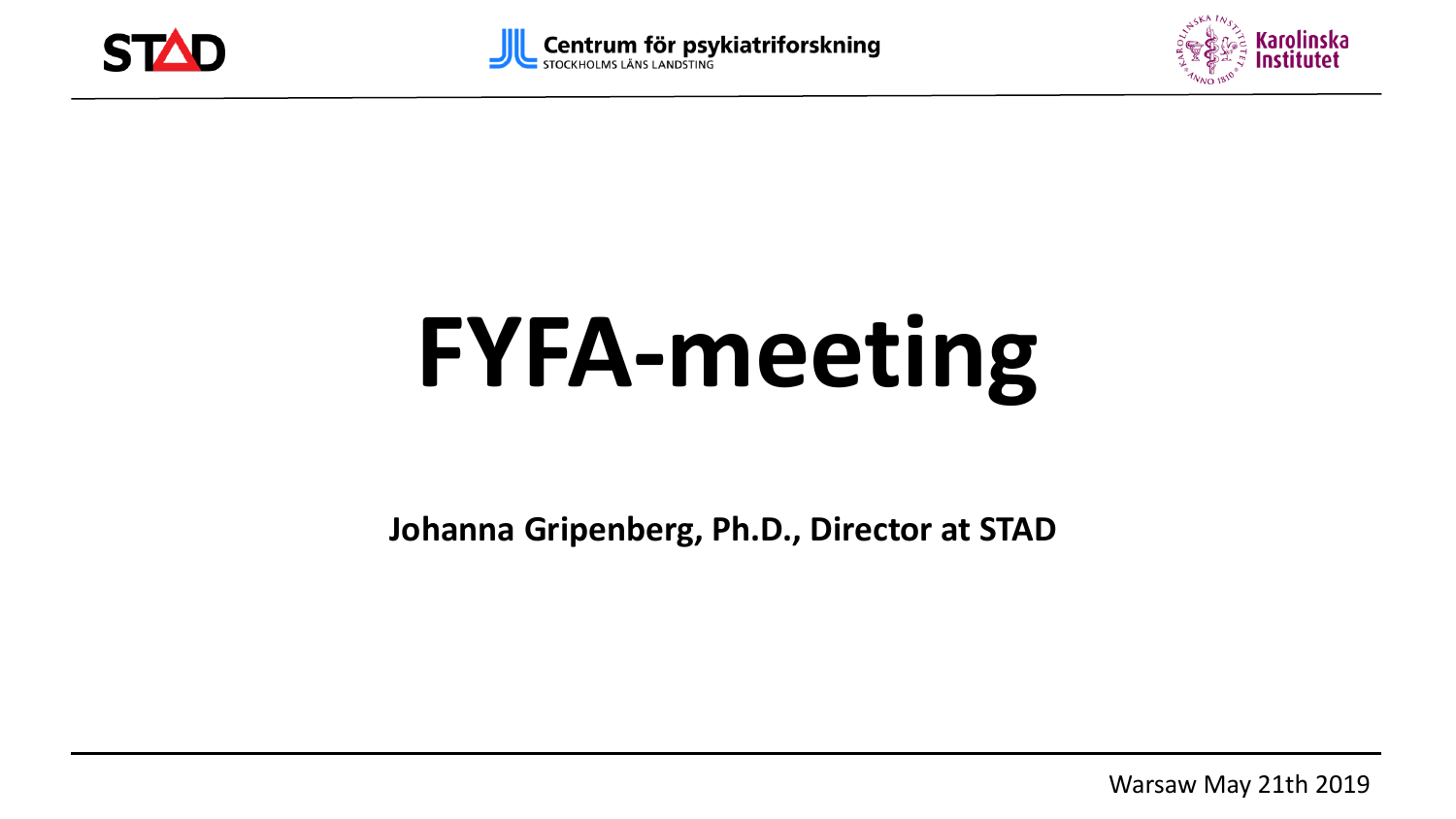### **About STAD**

- **R&D unit within Stockholm County Council, Centre for Psychiatry Research and Karolinska Institutet**
- **Unique position - researchers and practitioners work in close collaboration with the general mission to** *identify, develop, implement and evaluate* **promising methods for prevention of alcohol and drug related problems**
- **Bridging the gap between science and practice**
- **Most of our interventions utilize a** *community-based strategy***, theoretically based on an environmental approach to prevention**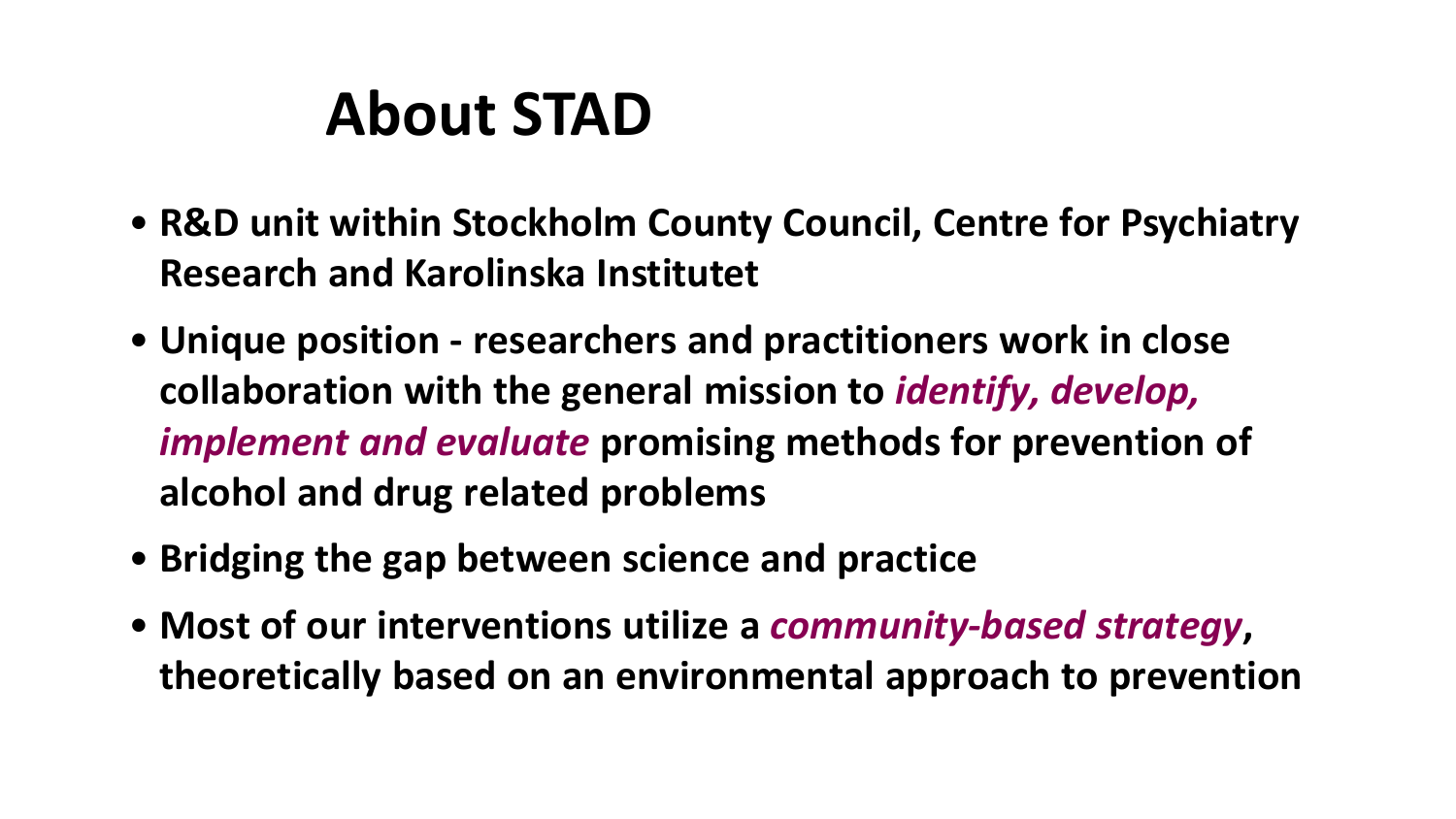





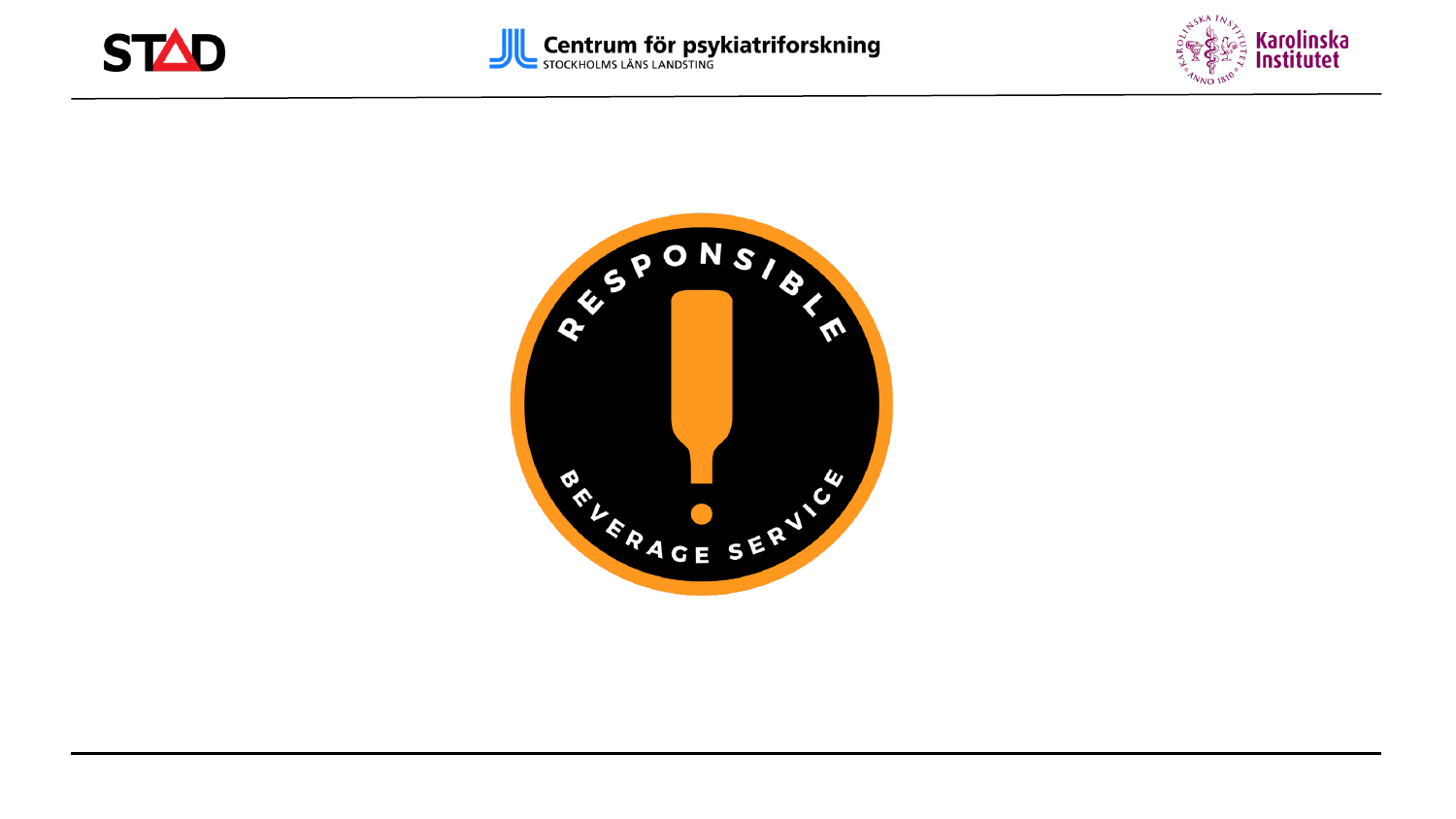





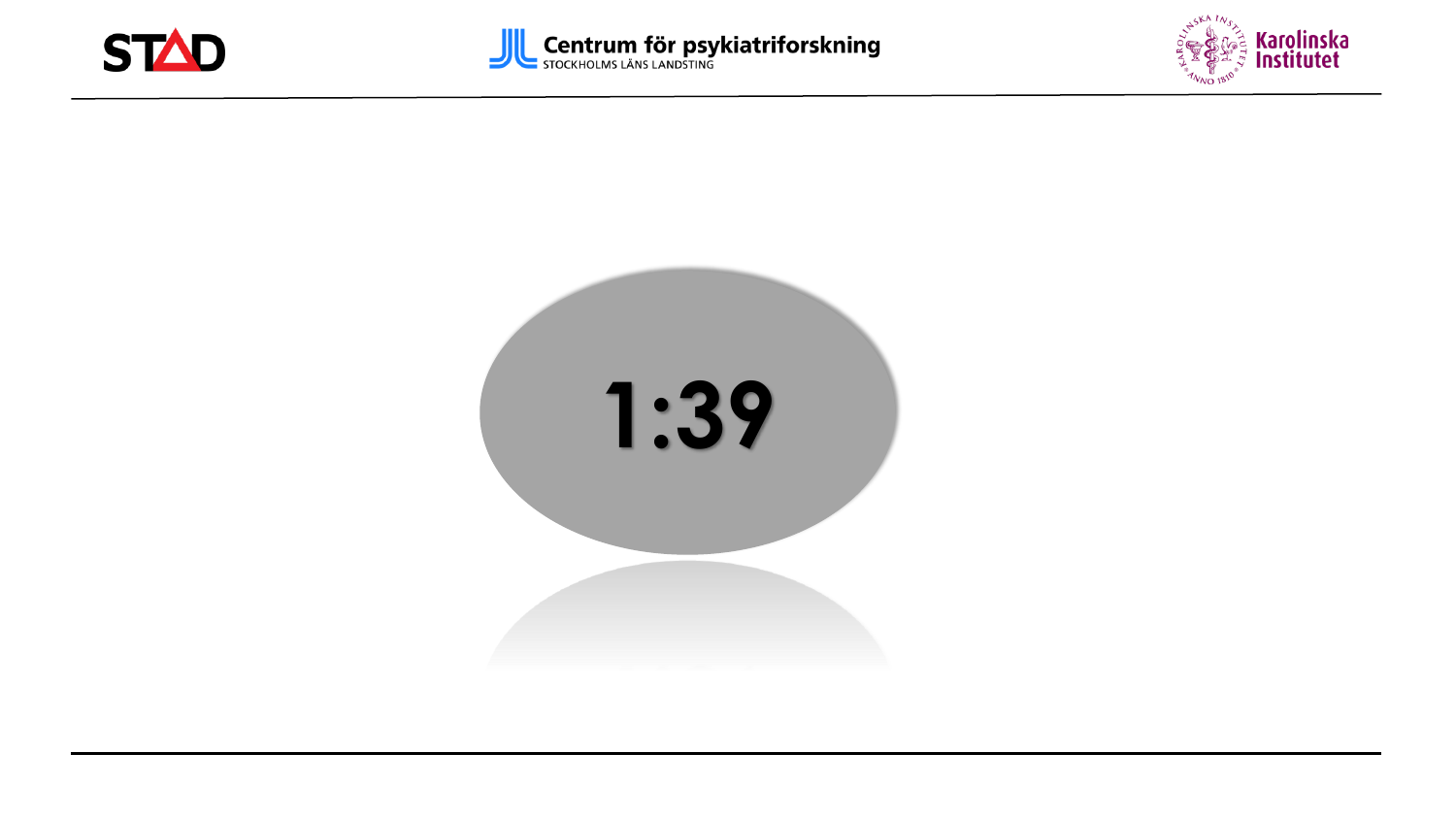





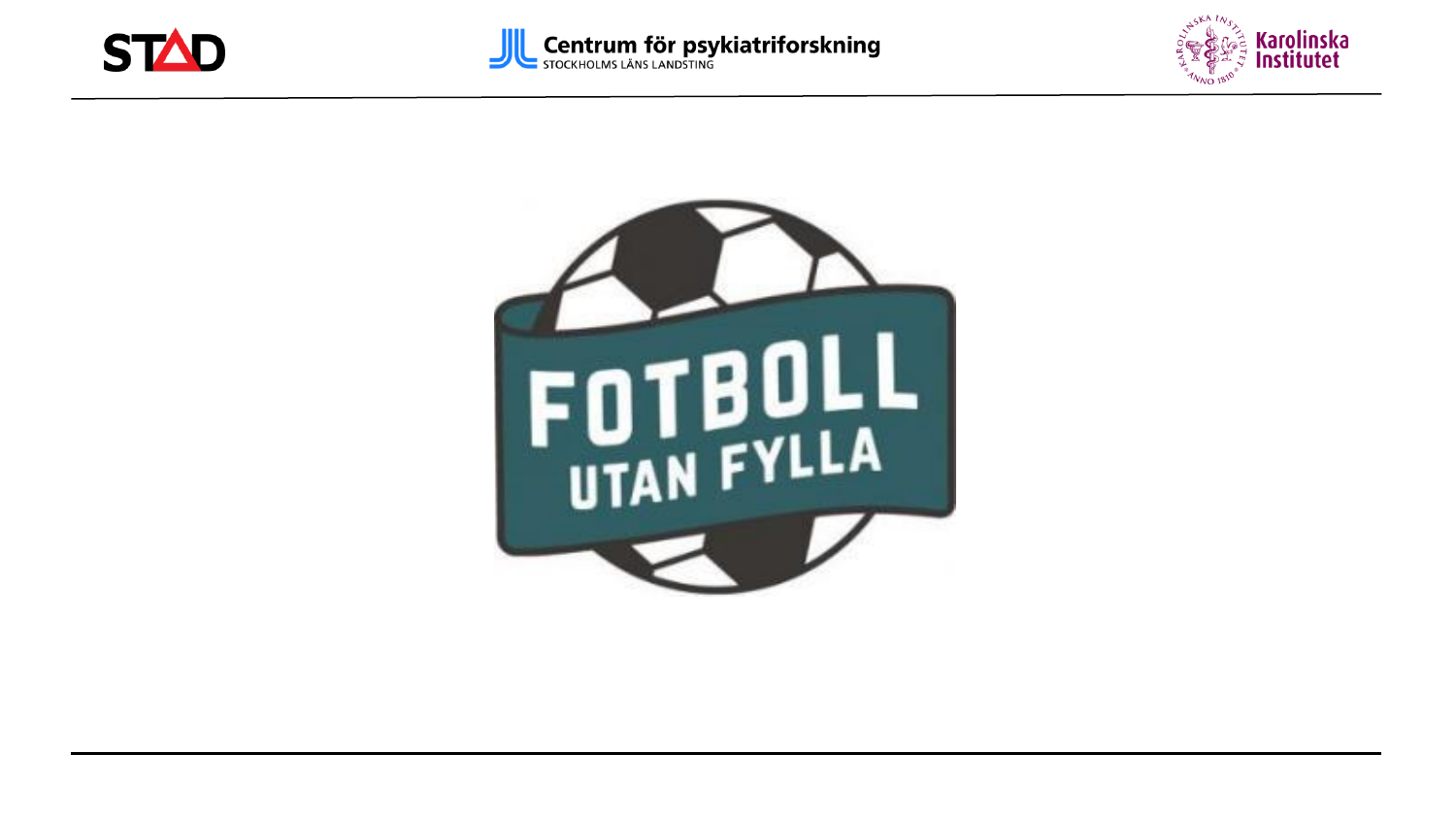![](_page_5_Picture_0.jpeg)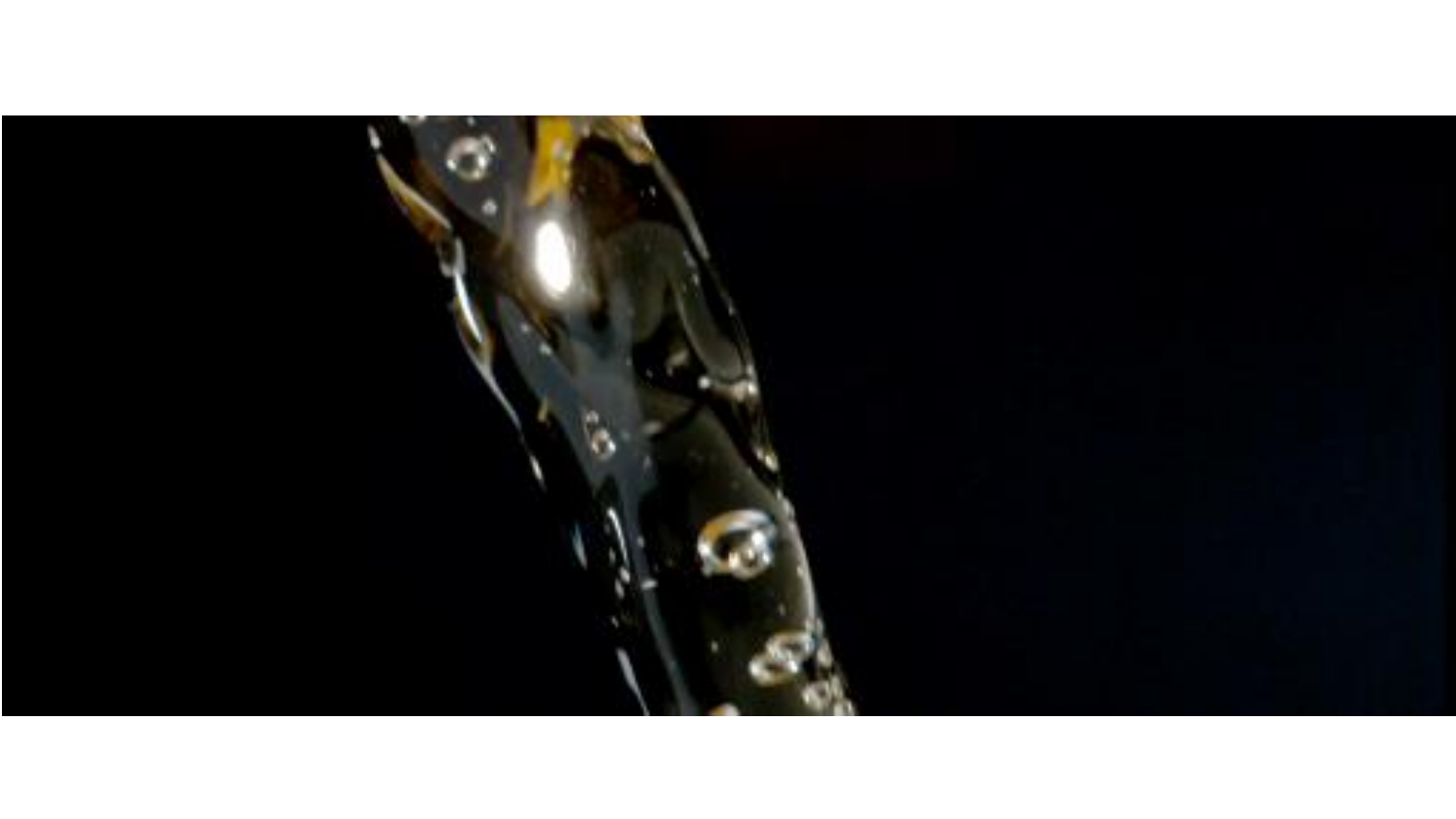![](_page_6_Picture_0.jpeg)

![](_page_6_Picture_2.jpeg)

# **Prevention strategies**

**Community mobilization RBS training Enforcement and policy Media advocacy PR-work**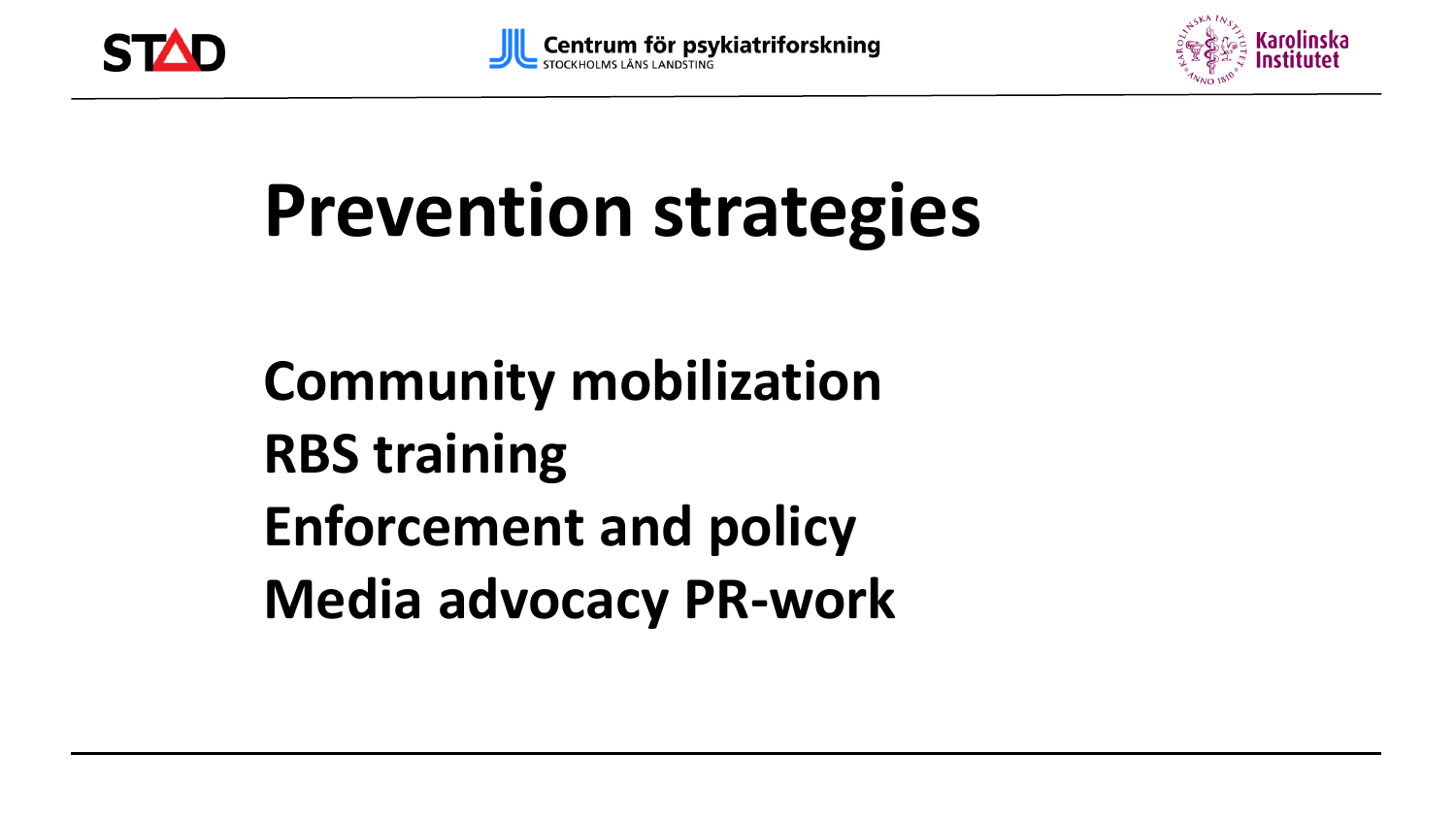#### **BAC-level studies 2015, 2016 & 2017**

Proportion of spectators with a BAC-level > 0.0%

![](_page_7_Figure_2.jpeg)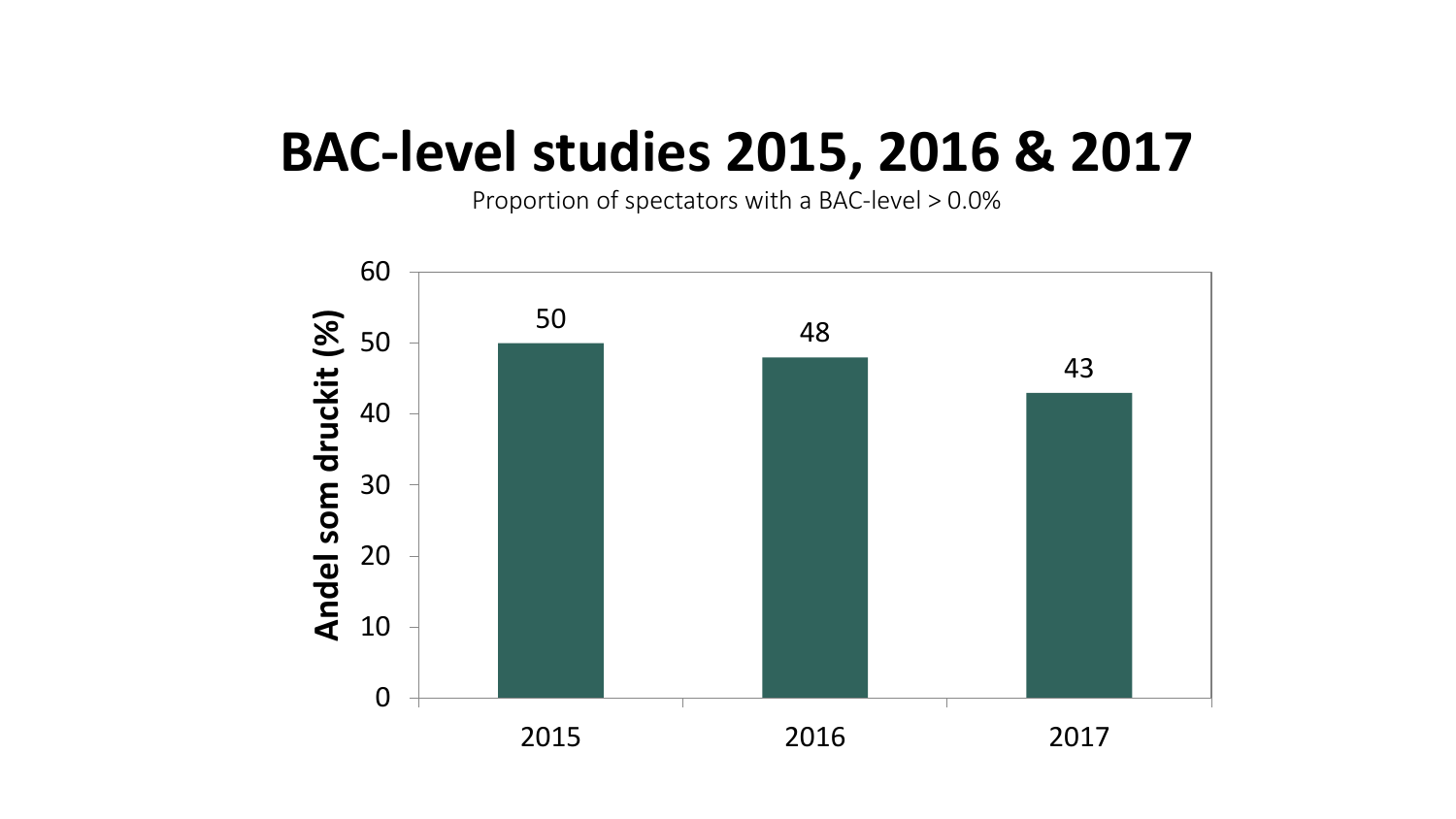#### **BAC-level studies 2015, 2016 & 2017**

**Average BAC-levels among spectators**

![](_page_8_Figure_2.jpeg)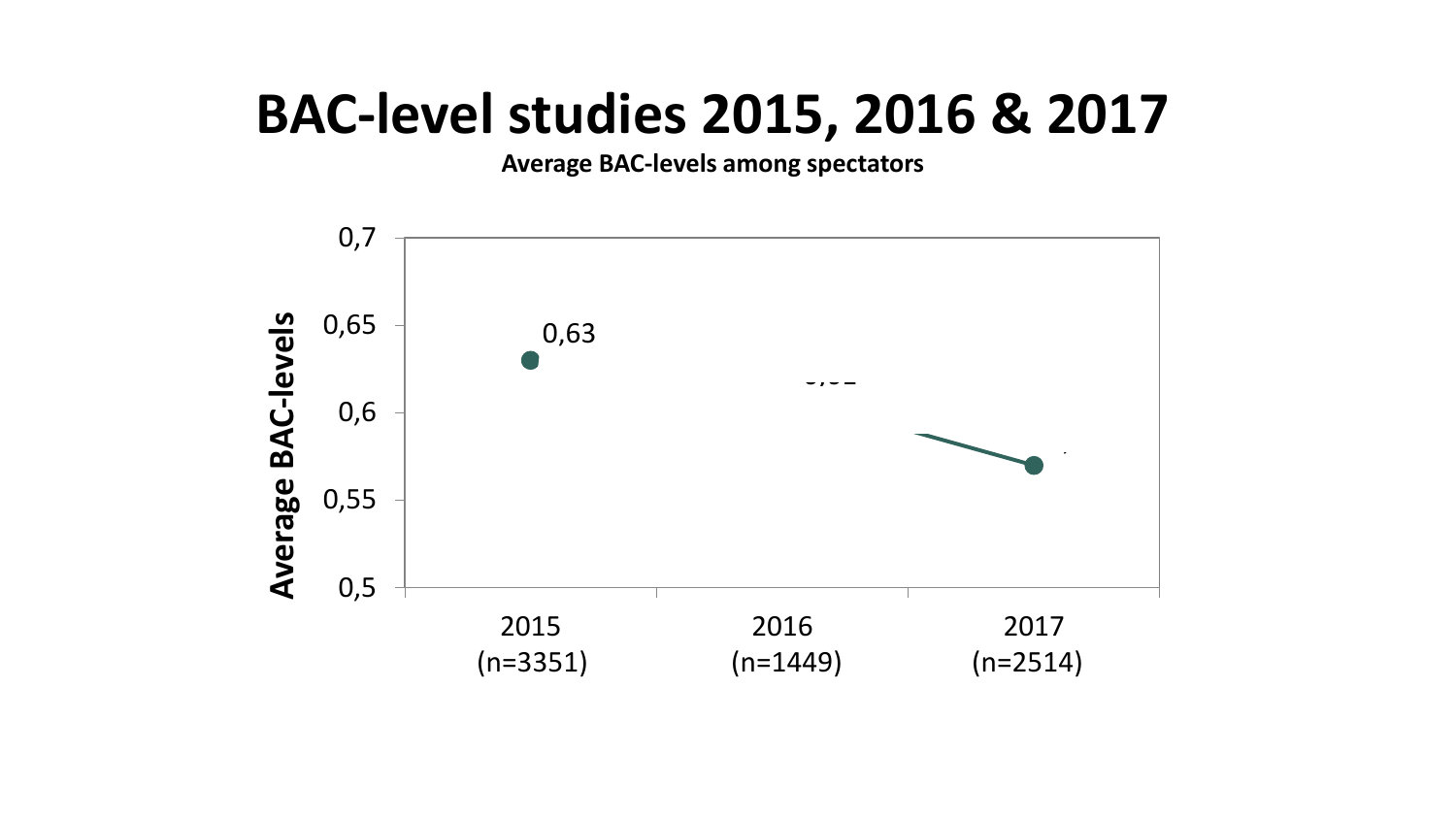#### **BAC-level studies 2015, 2016 & 2017**

The proportion of spectators with a high BAC-level  $\geq 0.1$ 

![](_page_9_Figure_2.jpeg)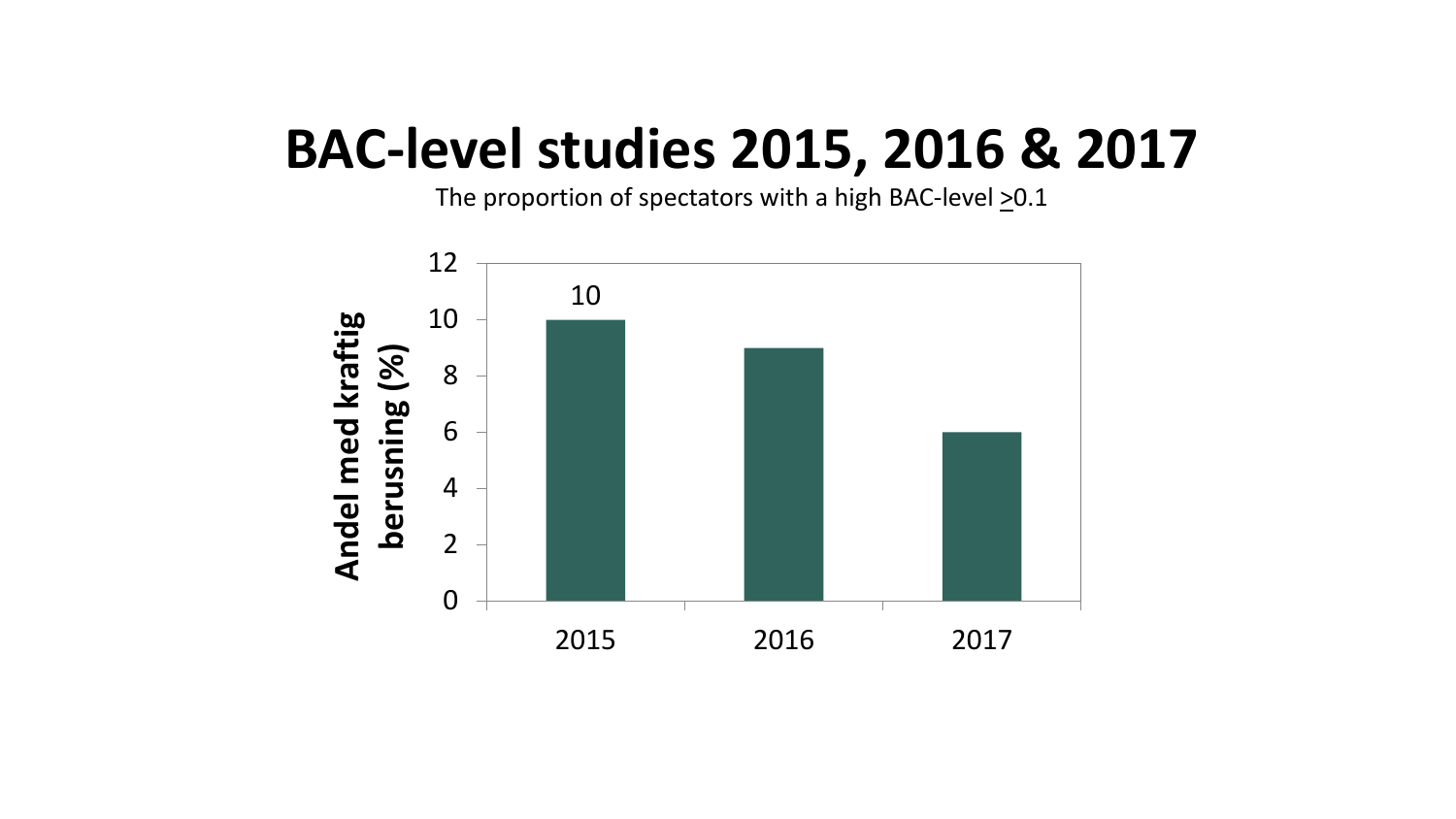#### **Pseudo-patron study 2015 & 2017**

![](_page_10_Figure_1.jpeg)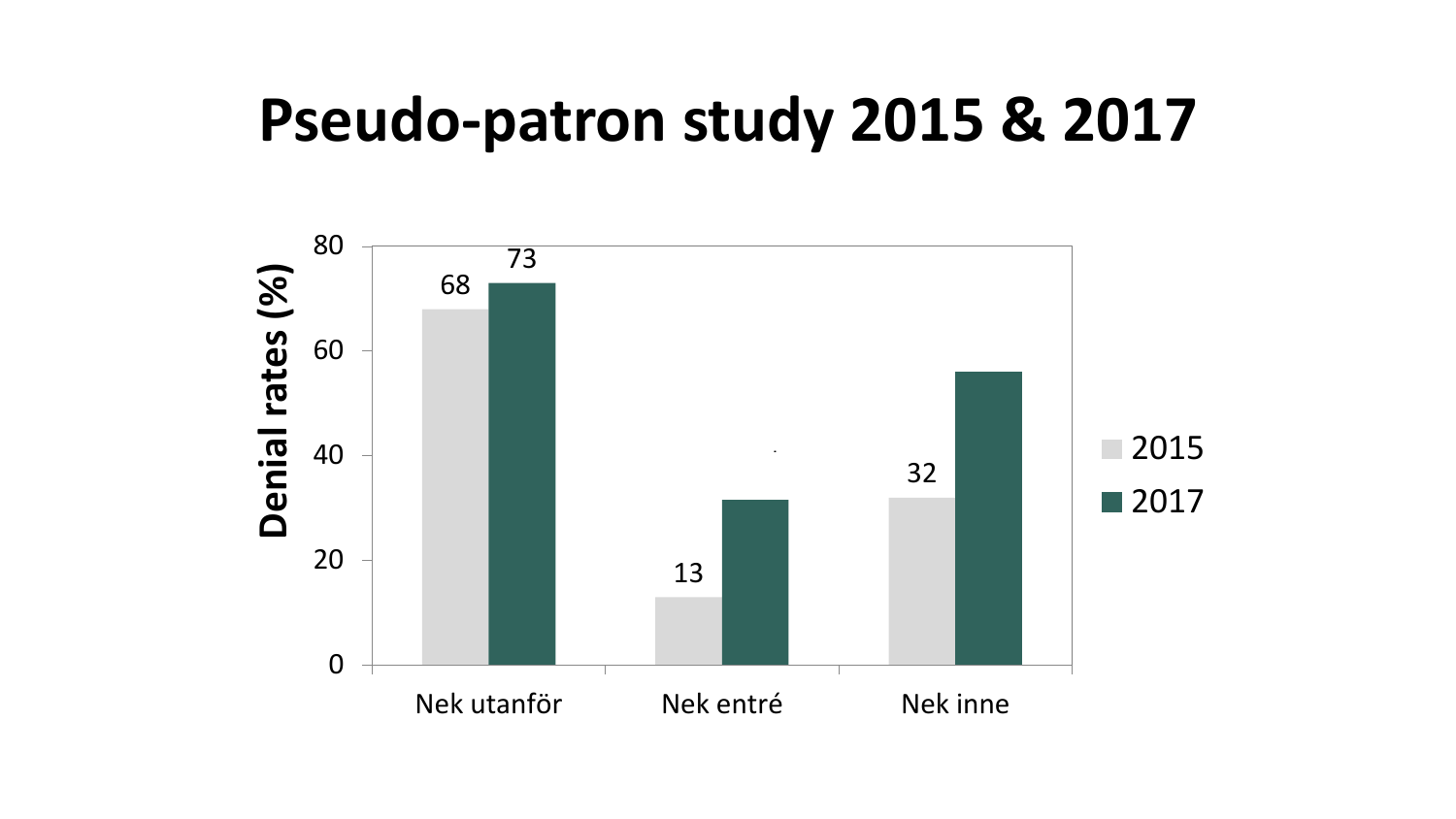### **Conclusion of results**

- **14% reduction in spectators consuming alcohol** (
- **Reduced average BAC-levels from 0,63 to 0,57 promille**
- **40% reduction in spectators with high levels of alcohol intoxication levels**
- **150% increased denial rate of intoxicated spectators at entry**
- **78% increased denial rate of alcohol service to intoxicated spectators inside the arenas**
- **Strong public support for the intervention and stricter alcohol policies**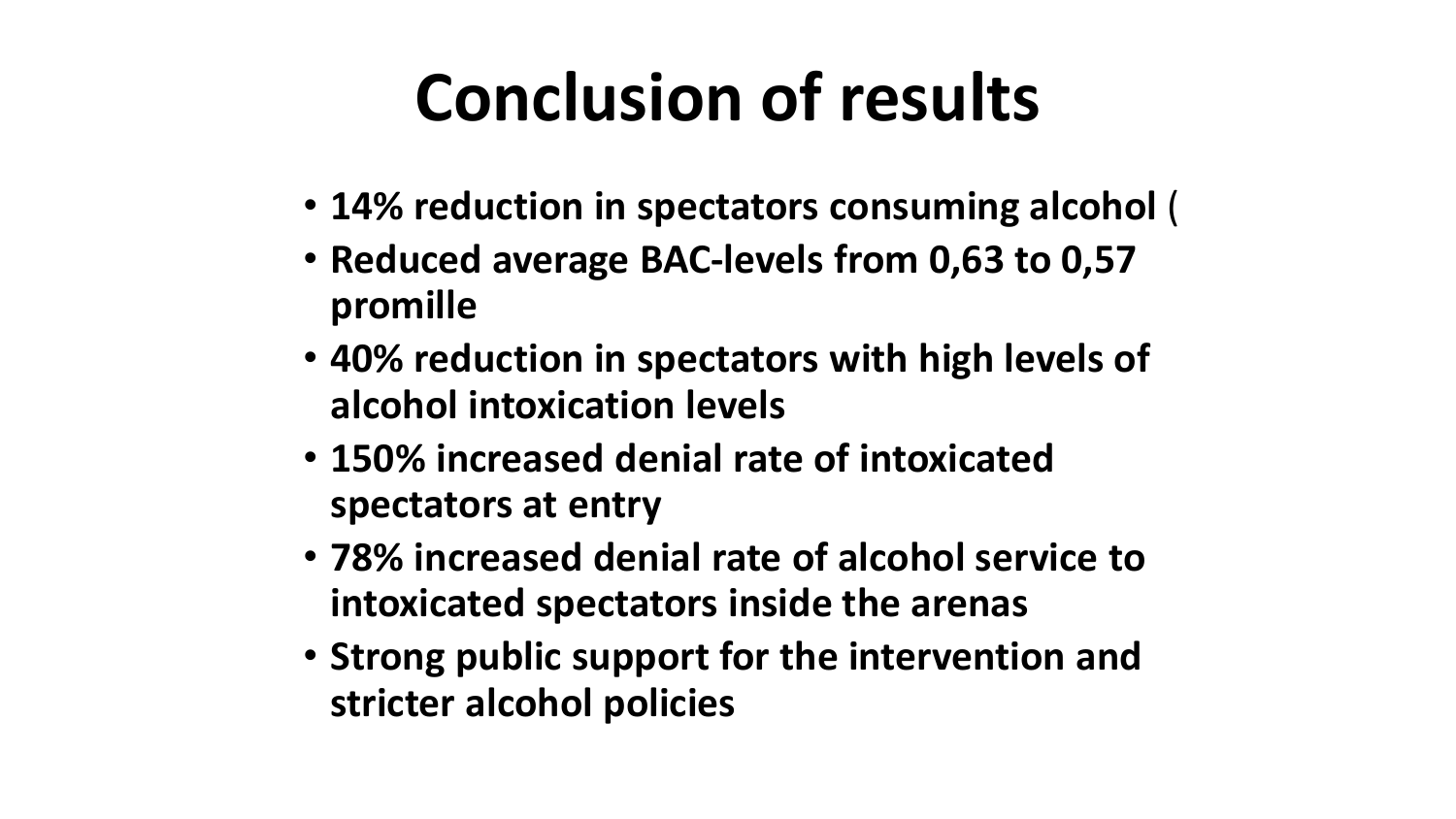![](_page_12_Picture_0.jpeg)

![](_page_12_Picture_2.jpeg)

**Target groups? Who are the readers? Goals of the guidelines?**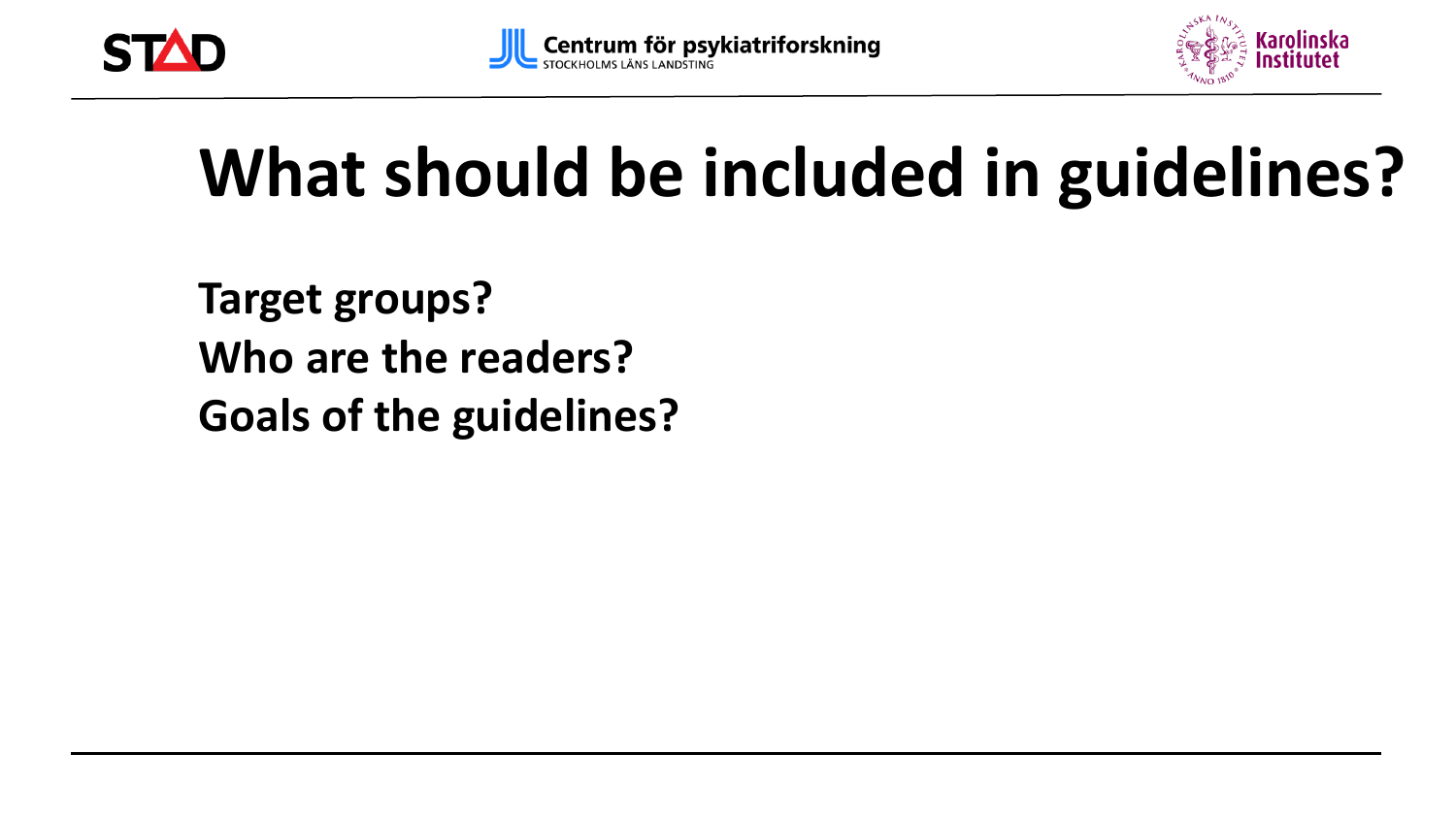![](_page_13_Picture_0.jpeg)

![](_page_13_Picture_2.jpeg)

**Background – why this is important**

- **- Alcohol and sports**
- **- Important setting to reach youth**

**Policy recommendations**

**- Examples of policy documents**

**Implementation process** 

**- Barriers and facilitators**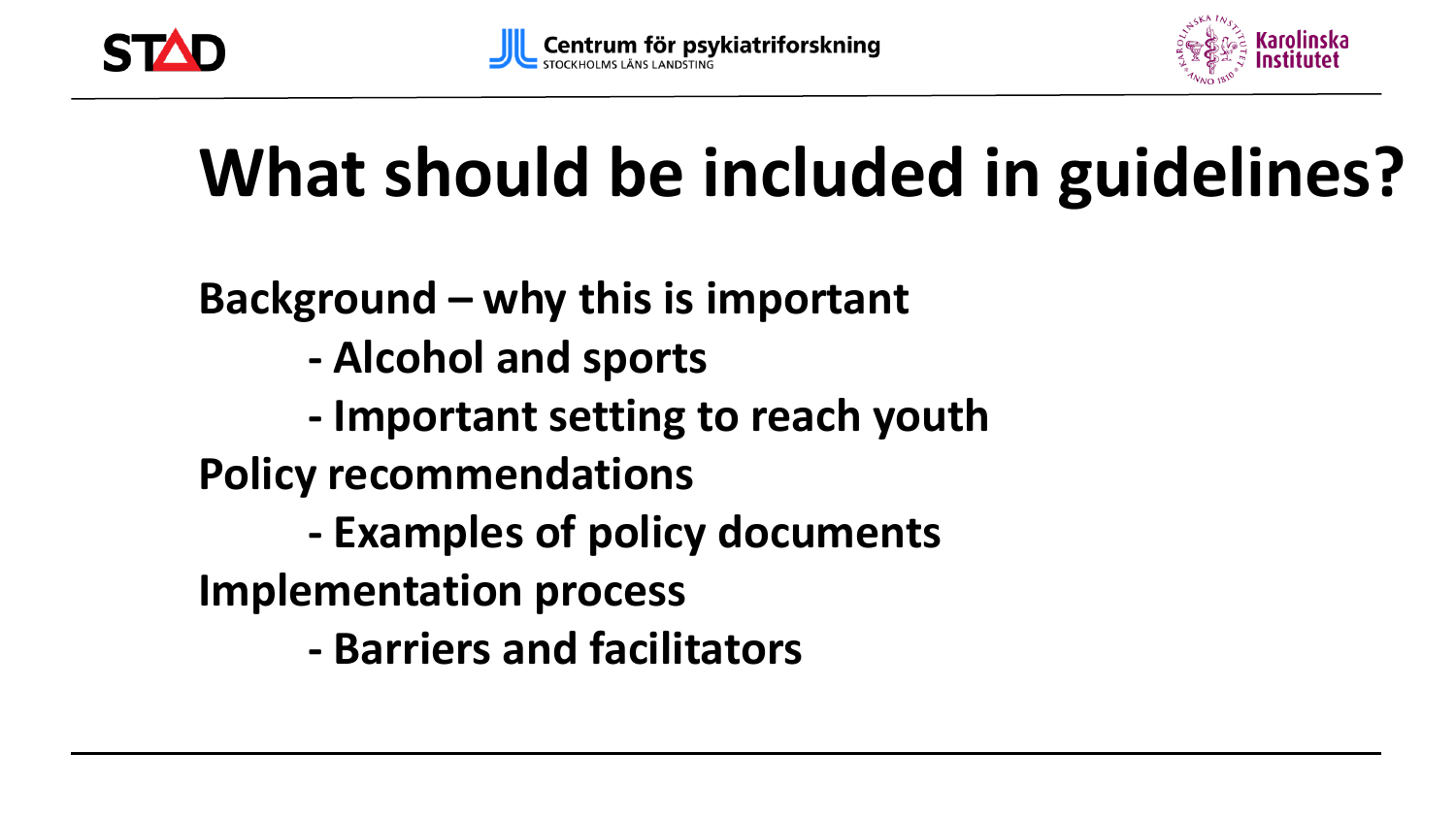![](_page_14_Picture_0.jpeg)

![](_page_14_Picture_2.jpeg)

### **Community mobilization**

**Listings of stakeholders**

- **- Necessary to include**
- **- Possible**

**Identify motives/incentives for stakeholder**

- **- Why should they be involved?**
- **- Ex. in a table list stakeholders and their respective motives**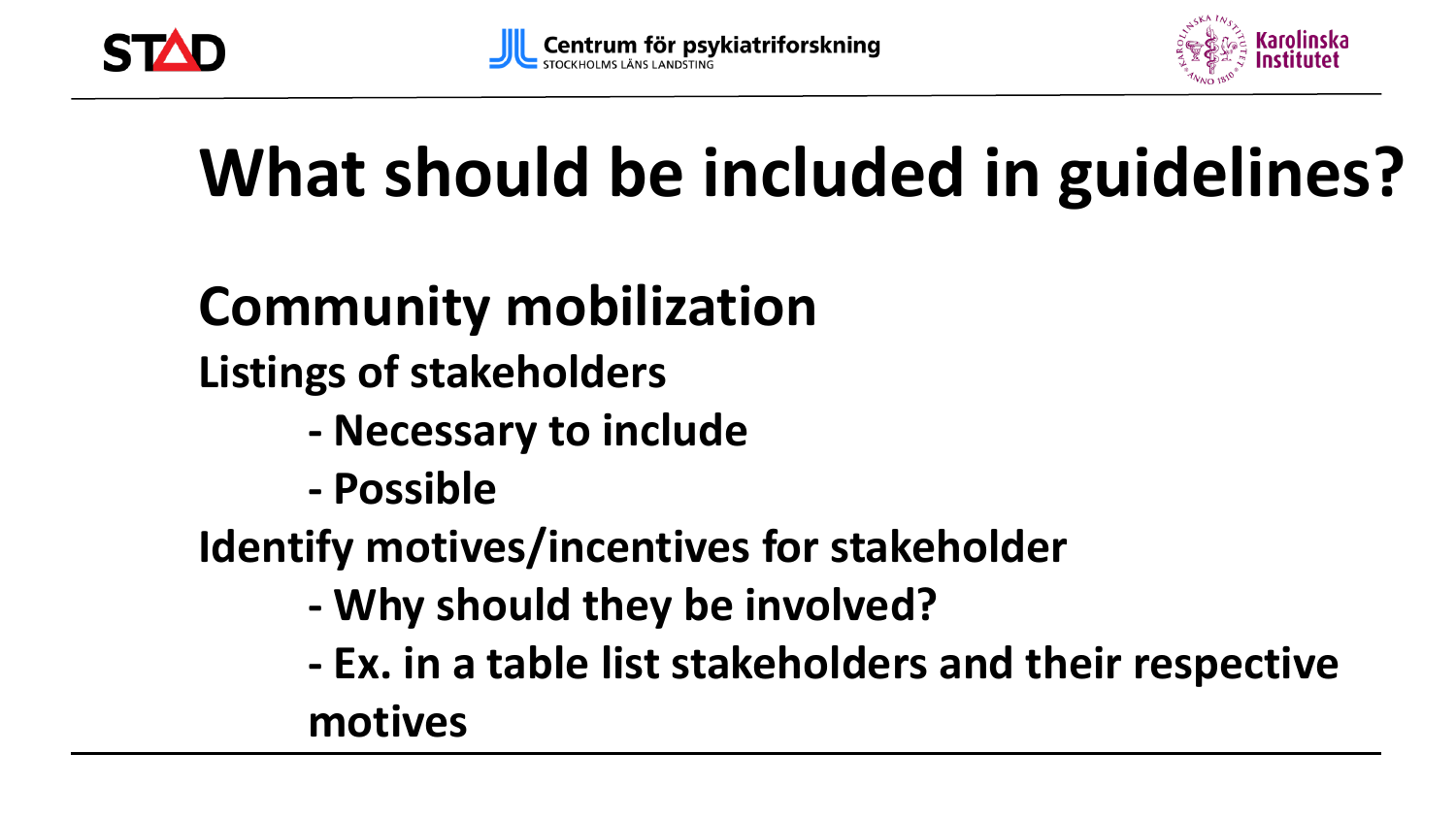![](_page_15_Picture_0.jpeg)

![](_page_15_Picture_2.jpeg)

#### **Community mobilization**

**Coproduction Ownership**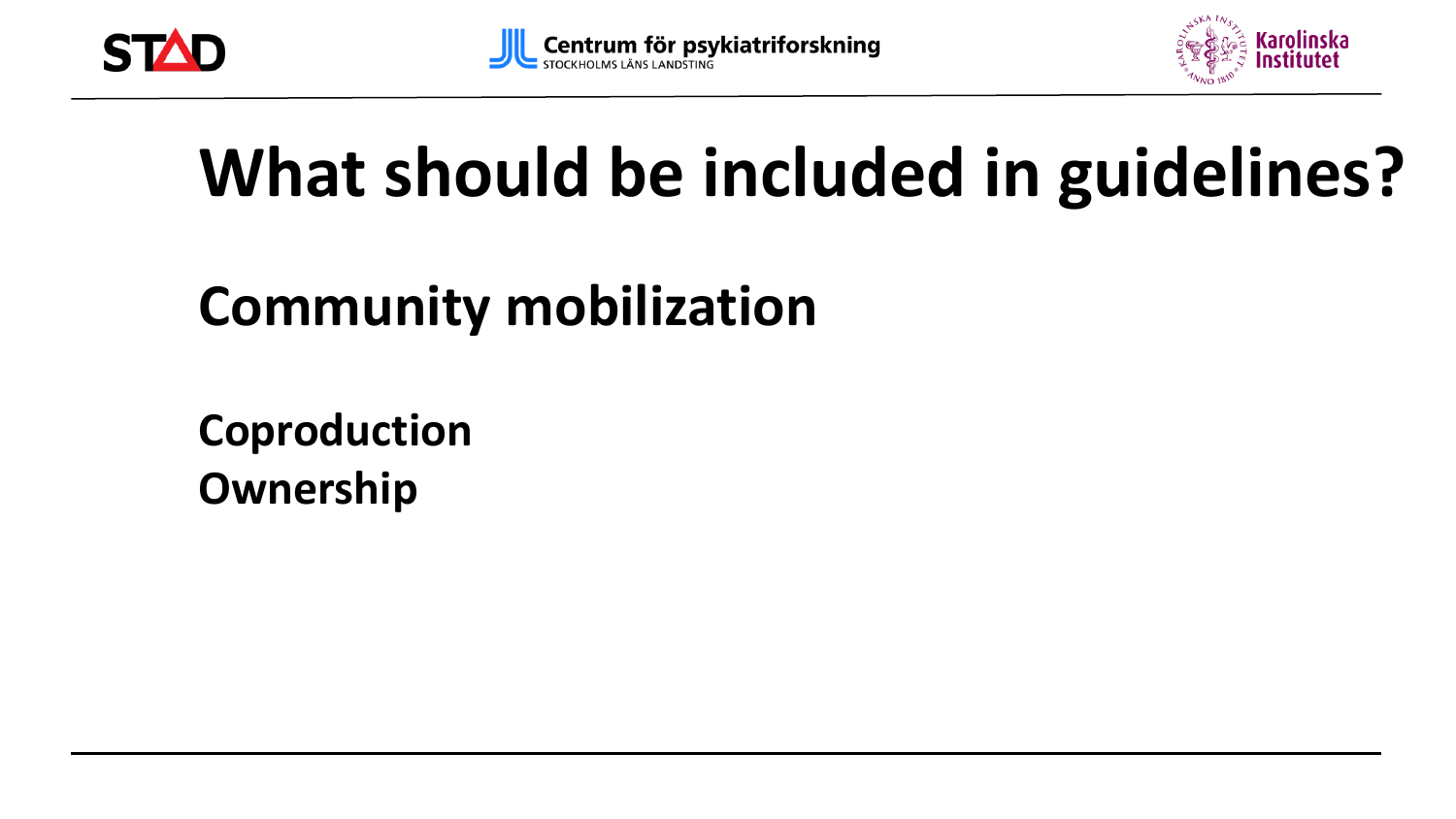![](_page_16_Picture_0.jpeg)

![](_page_16_Picture_2.jpeg)

### **Training**

- **- guidelines for training**
- **- training materials**
- **- webbased training**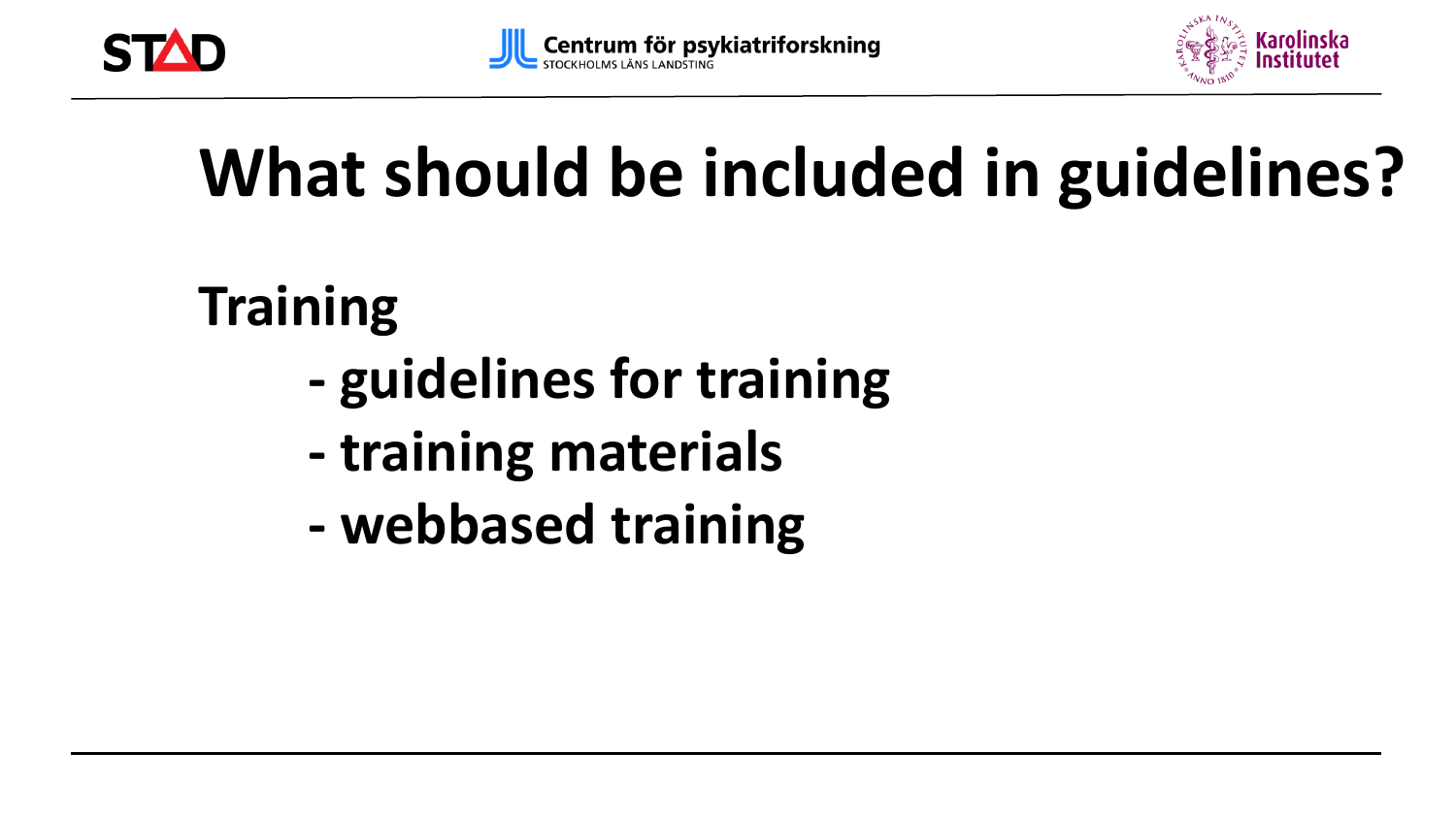![](_page_17_Picture_0.jpeg)

![](_page_17_Picture_2.jpeg)

### **Enforcement of existing rules and regulations?**

- **- Self-regulated**
- **- Not regulated**
- **- Regulated**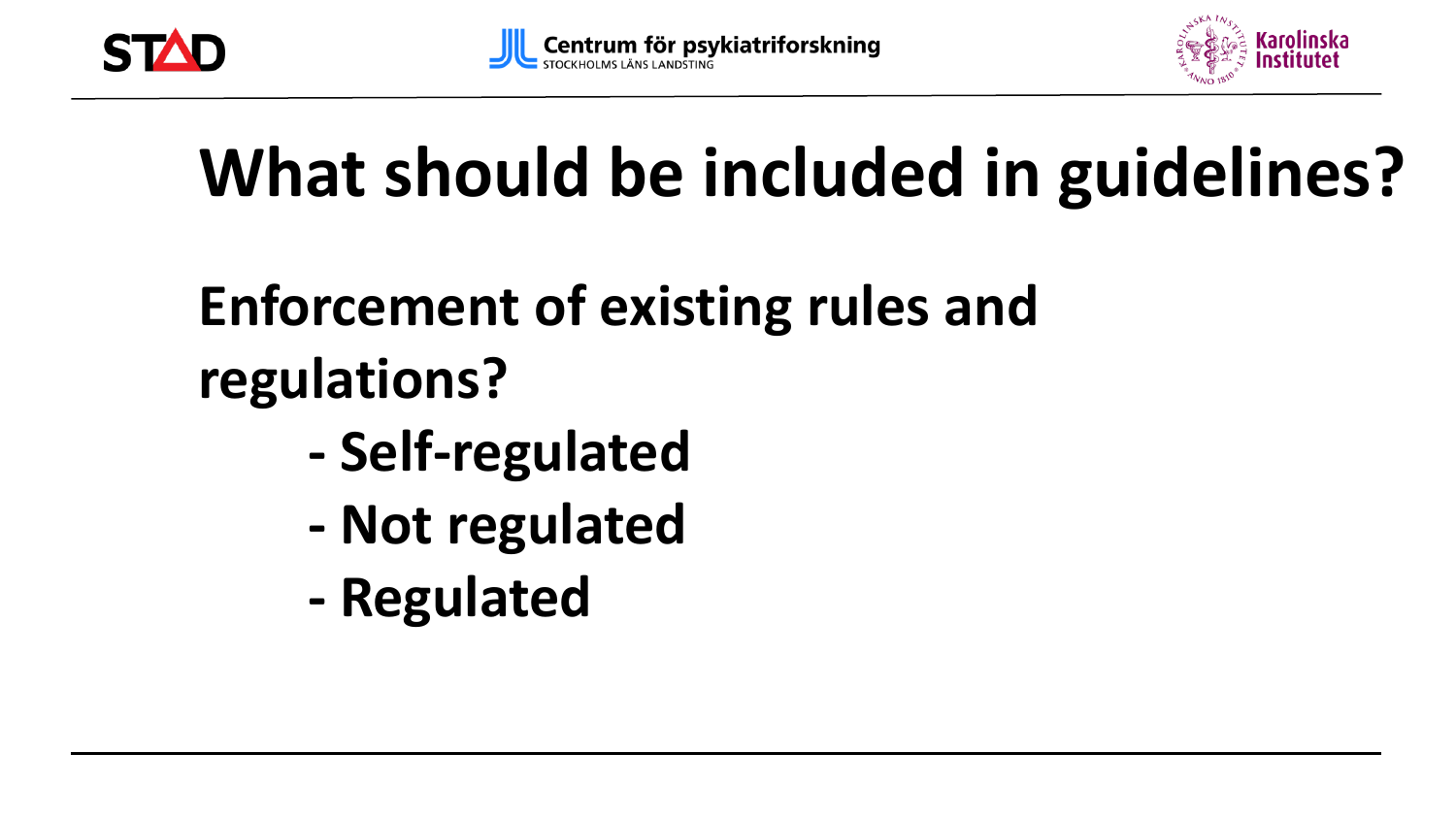![](_page_18_Picture_0.jpeg)

![](_page_18_Picture_2.jpeg)

**Myths – common myths alcohol and sports**

**Alcohol marketing and sponsorship**

**Project coordinator**

**Cultural adaptations**

- **- alcohol laws (ex. legal drinking age)**
- **- underaged drinking**
- **- alcohol culture**
- **- knowledge on alcohol laws and regulations**

**Alcohol culture at Premier Football matches in each country**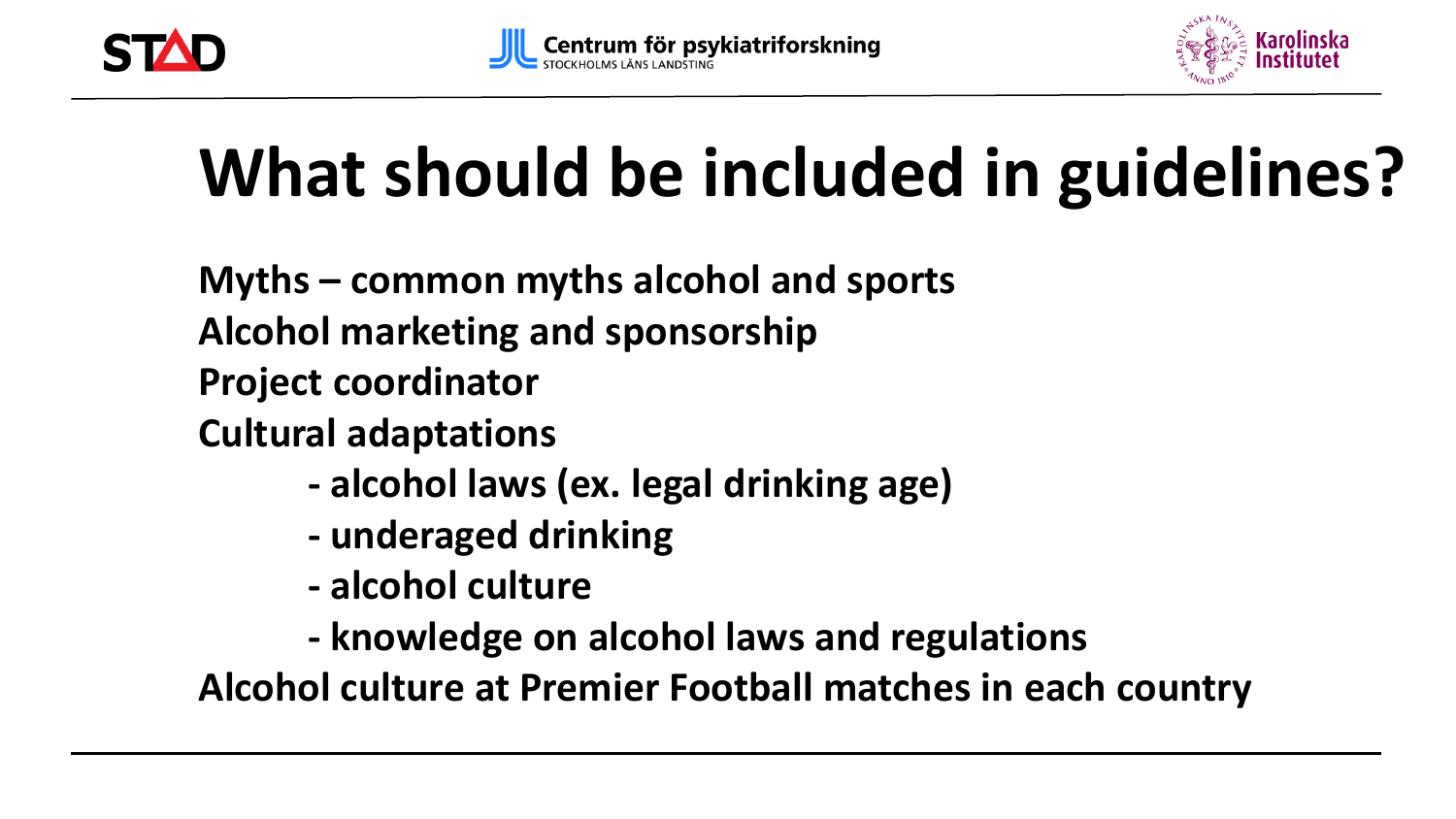![](_page_19_Picture_0.jpeg)

![](_page_19_Picture_2.jpeg)

# **Lessons learned**

#### **Long-term funding Multicomponent intervention**

**Great focus on community mobilization Intense training (2-days) Enforcement**

#### **Project coordinator Action group**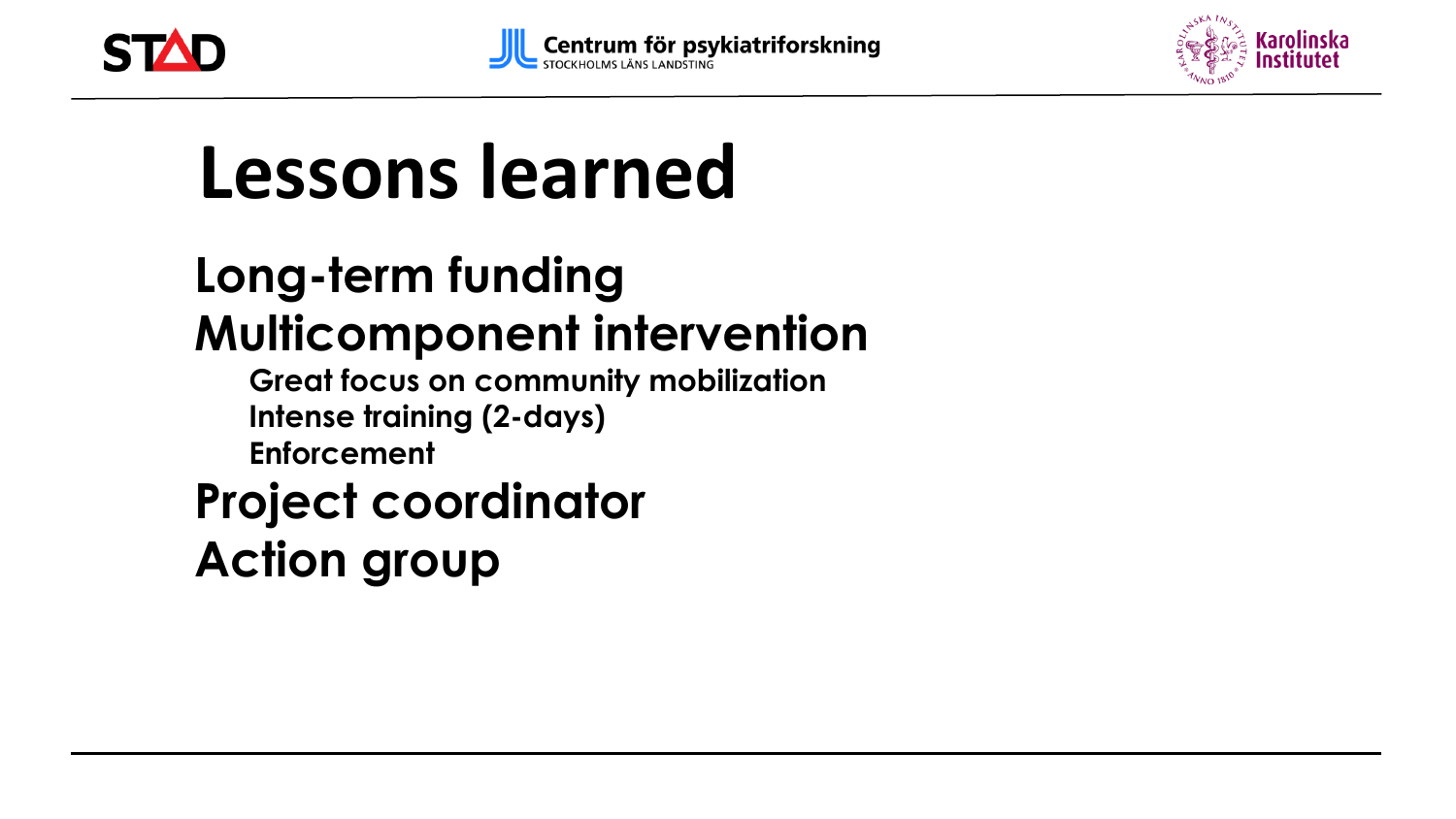![](_page_20_Picture_0.jpeg)

![](_page_20_Picture_2.jpeg)

# **Lessons learned**

**Research and practice in close collaboration Process and effect evaluation Implementation process Co-production Ownership Signed and written agreement Institutionalized**